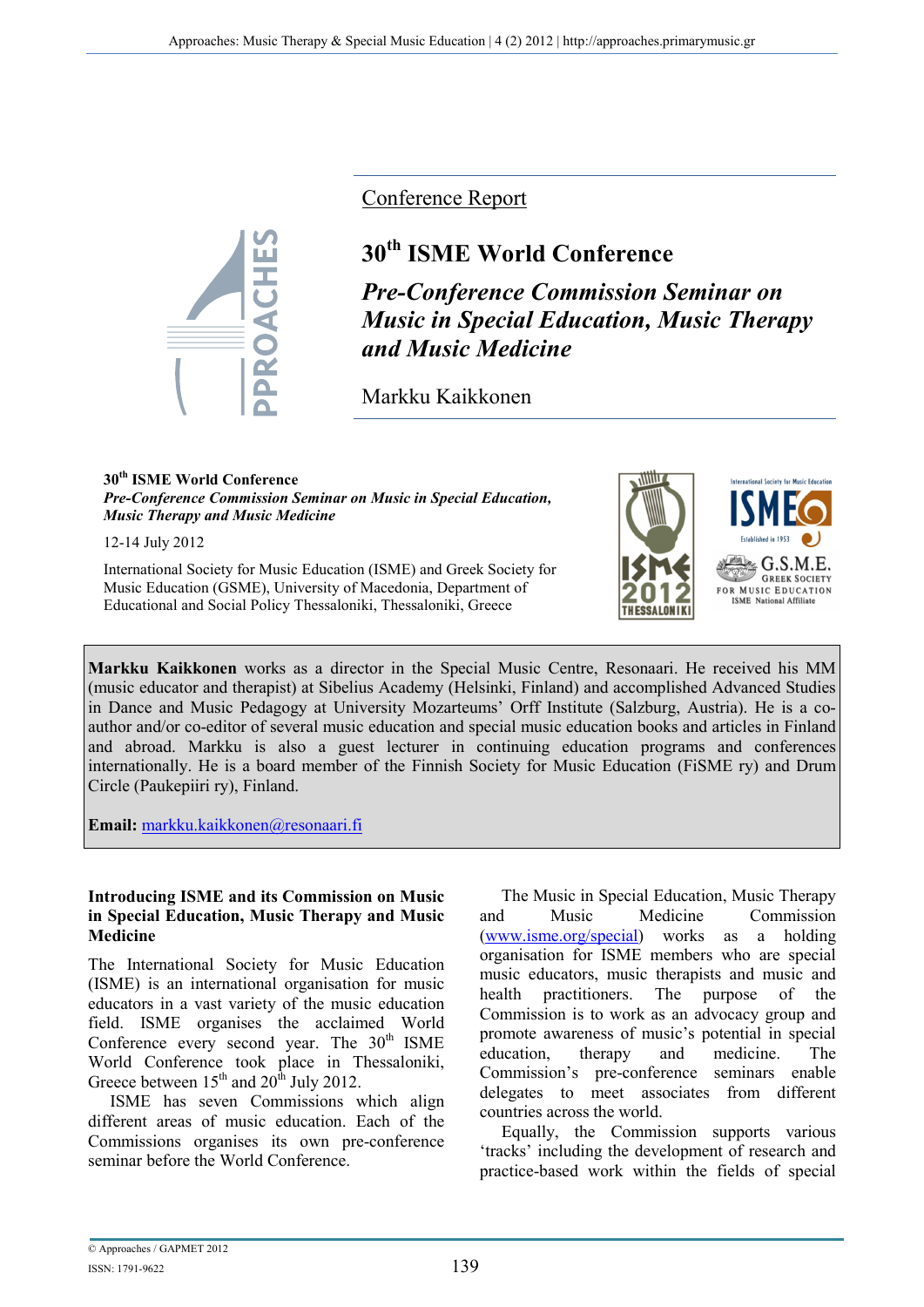music education, music therapy and music medicine. The practice-based and clinical tracks of the Commission provide materials, demonstrations and workshops on therapeutic and educational practices applicable to music education, special music education and music therapy. On the other hand, the research track shares insights and results with the above interest areas. At its best, the Commission integrates knowledge between the different tracks. In addition to the Commission delegates and the people that they serve through their work (e.g., people with special educational or other needs), the entire field of music education derives considerable benefit from the Commission's work.

The Music in Special Education, Music Therapy and Music Medicine Commission actively promotes the rights of diverse learners and their possibilities to participate in music learning and other musical activities. The Commission aims at knowledge creation: as the learning potential and opportunities of individual learners are esteemed regardless of their special needs, the educational equality, social participation and well-being, in general, increases. To meet this objective, the network characteristics of the Commission are of high significance.

## **The Commission pre-conference seminar in Greece 2012**

The Music in Special Education, Music Therapy and Music Medicine Commission held its preconference seminar at the University of Macedonia campus (Thessaloniki, Greece) between  $12<sup>th</sup>$  and 14th July 2012. This particular ISME Commission was established in order to contribute to the development of music in special education, music therapy and music medicine. The goal of the Commission meetings is to provide a forum for music educators, therapists and other music and health practitioners from around the world to collaborate and to exchange teaching and therapeutic techniques.

The Commission chair, Dr Alice-Ann Darrow (Florida State University, USA), organised the programme for the 2012 seminar. The local host of the seminar was Dr Lefkothea Kartasidou, Assistant Professor of Special Education (University of Macedonia, Greece). The seminar was supported by the Greek Society for Music Education (GSME) and the Hellenic Research Association of Individuals with Visual Impairments.

The focus of the seminar was on sharing research, various teaching and therapeutic approaches and strategies across cultures. In addition, new ideas, teaching strategies and research projects in the fields of special music

education, music therapy and music medicine were introduced. The seminar focused on the following topics:

- perception research in special education
- music and people with autism spectrum disorders
- current trends in music and special education and music therapy
- music therapy for older adults
- music medicine and paediatrics
- community music therapy
- clients and students with special needs
- music therapy for clients with hearing loss

There were thirty-three presentations during the three-day seminar<sup>1</sup>. The delegates represented fourteen different countries across the world (see Table 1). The international cooperation created an intriguing atmosphere which encouraged the exploration of diverse culture-related professional approaches and research on music in special education, music therapy and music medicine. In general, the seminar enhanced the credibility of the objectives not only of the Commission, but also of ISME as a whole.

Several interesting, even breakthrough approaches and proposals were presented. It was obvious that the most important benefit for those in attendance was the interactions between the leading practitioners (i.e. music teachers and therapists) and the high-level researchers who shared similar interests. The knowledge gained and the experiences shared were inspiring for both groups of professionals. In addition, it is noteworthy that there is a growing interest on the technologysupported strategies. The technology-based frameworks and services were evaluated as real possibilities for enhancing learning and well-being.

The seminar programme was rich with many and diverse presentations, but still, there was plenty of time for discussion and no sense of hurry. In addition to the presentations, the informal peer-topeer sharing (i.e. discussions without any programmed agenda) was extremely significant. Meeting colleagues, striking up new acquaintances and renewing former affiliations was productive and of utmost necessity. The informal lunches and dinners in the Ladadika Quarter of Thessaloniki and the celebratory Commission dinner at Hamadrikas allowed much time for conversation.

-

<sup>&</sup>lt;sup>1</sup> The abstracts of all the Commission presentations are re-published in *Approaches: Music Therapy & Special Music Education*, volume 4, issue 2.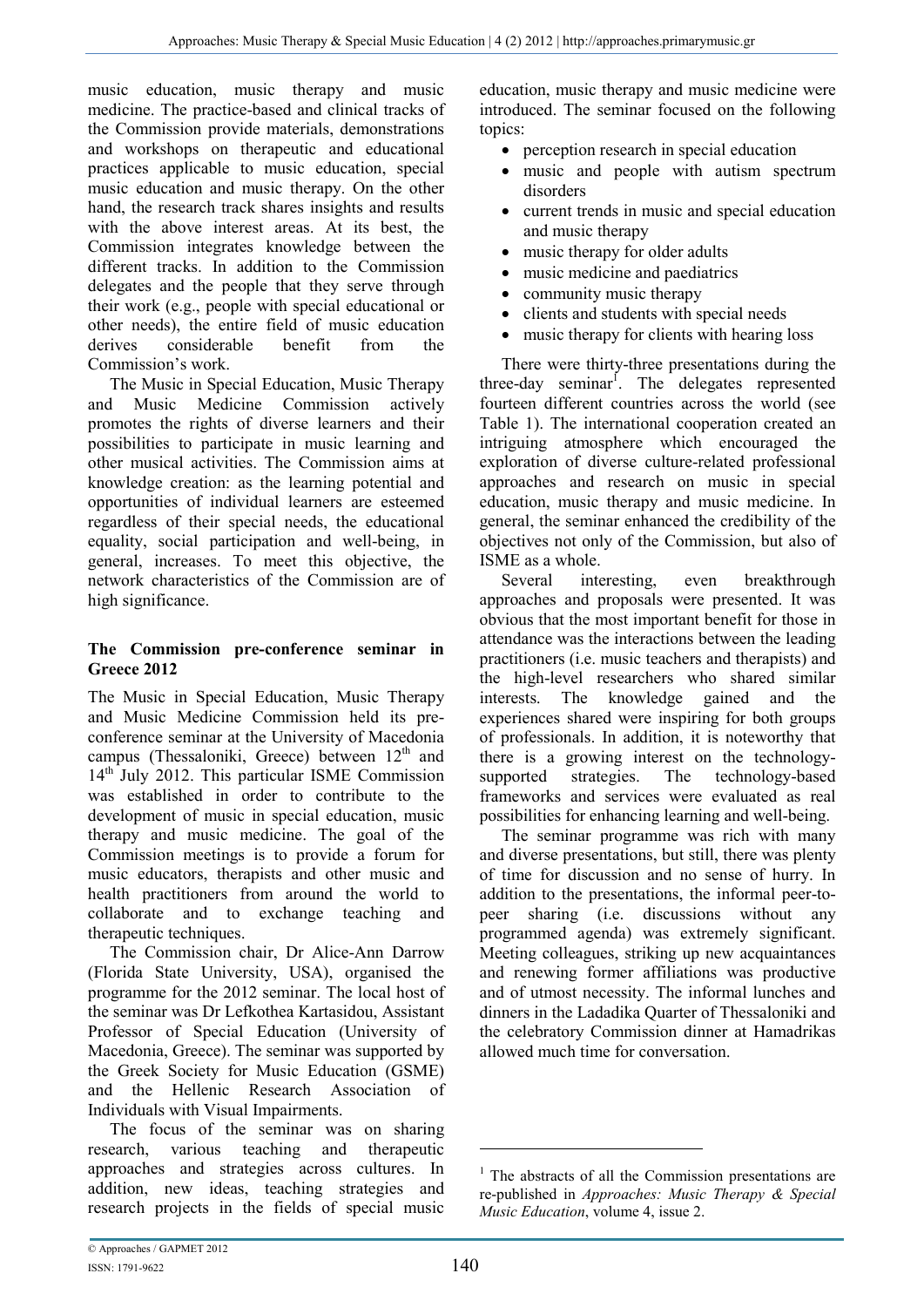| Mary Adamek, The University of Iowa, USA                                    | <b>Bo Nilsson, Kristianstad University, SWEDEN</b>                                                        |
|-----------------------------------------------------------------------------|-----------------------------------------------------------------------------------------------------------|
| Melita Belgrave, University of Missouri-Kansas City, USA                    | Varvara Pasiali, Queens University, USA, CoO, CYPRUS                                                      |
| Hsiao-Shien (Jessie) Chen, National Taichung University,                    | Dora Psaltopoulou, Aristotle University, GREECE.                                                          |
| TAIWAN, ROC                                                                 | <b>Daphne Rickson, New Zealand School of Music, NEW</b>                                                   |
| Cynthia Colwell, The University of Kansas, USA, CoO,                        | <b>ZEALAND</b>                                                                                            |
| <b>CANADA</b>                                                               | Patricia Sabbatella, University of Cadiz, SPAIN, CoO,                                                     |
| Alice-Ann Darrow, Florida State University, USA                             | <b>ARGENTINA</b>                                                                                          |
| Shirley Day-Salmon, Mozarteum University, AUSTRIA, CoO.<br>UK               | Maritza Sadowsky, Arlington Public Schools, USA, CoO,<br><b>BRAZIL</b>                                    |
| <b>Yoshiko Fukuda, Japanese Research Union of Music Therapy,</b>            | Lyn Schraer-Joiner, Kean University, USA                                                                  |
| <b>JAPAN</b>                                                                | Giorgos Tsiris, Nordoff Robbins / City University London, UK,                                             |
| Amy Furman, Minneapolis Public Schools, USA                                 | CoO, GREECE                                                                                               |
| Alan Gertner, Kean University, USA                                          | Potheini Vaiouli, Indiana University, USA, CoO, GREECE                                                    |
| Lori Gooding, University of Kentucky, USA                                   | Kimberly VanWeelden, Florida State University, USA                                                        |
| Michelle Hairston, East Carolina University, USA                            | Victoria Vega, Loyola University, USA                                                                     |
| Julie Heath, Florida State University, USA                                  | Wei-Chun Wang, National Taipei University of Technology,                                                  |
| Linda High, East Carolina University, USA                                   | TAIWAN, ROC                                                                                               |
| Markku Kaikkonen, Special Music Centre Resonaari,                           | <b>Jennifer Whipple, Charleston Southern University, USA</b>                                              |
| <b>FINLAND</b>                                                              | Yen-Hsuan Yang, Florida State University, USA, CoO,                                                       |
| Angela Lee, Transworld University, TAIWAN, ROC                              | TAIWAN, ROC                                                                                               |
| Liza Lee, Chaoyang University of Technology, TAIWAN, ROC                    | <b>Maria Yennari</b> , Cyprus Ministry of Education & Culture and<br>Cyprus Pedagogical Institute, CYPRUS |
| Yim Ting (Jenny) Leung, Hong Kong Institute of Education,<br>HONG KONG, ROC | Gina Yi, Michigan State University, USA, CoO, SOUTH<br><b>KOREA</b>                                       |
| <b>Kimberly McCord, Illinois State University, USA</b>                      |                                                                                                           |

**Table 1:** List of presenters

### **Future prospects**

I believe music educators and music therapists agree with H.E. Josephine Ojiambo (Deputy Permanent Representative of Kenya to the United Nations) who describes the meanings and effects of music making as follows:

"Music as a practical tool for dialogue amongst peoples must be used to enhance and promote solutions for social and economic challenges. The power of music is immeasurable and filled with endless possibilities. Therefore we, as members of the global society, must foster the acknowledgement of the importance of music as a natural contributor to health and social/economic issues, as well as peace on earth" (Ojiambo 2011: IV).

It is vital that we remain aware and up-to-date with the developments and achievements across the globe. In the future, the main objective and topic of the Commission is to ensure that the learning of music and related musical activities are accessible to everyone. Learning, making and experiencing music is a basic human right. In general, the positive tone of the 2012 pre-conference seminar offered an encouraging outlook towards the future development of music in special education, music therapy and music medicine. Of course, there are diverse challenges in all countries, but similarly,

there is growing evidence that new approaches and development work will advance our common goals.

The next Music in Special Education, Music Therapy and Music Medicine Commission preconference seminar will be held in Rio de Janeiro, Brazil in 2014. The Commissioners for this next seminar are:

**Lyn Schraer-Joiner** (chair), USA **Melita Belgrave**, USA **Hsiao-Shien (Jessie) Chen**, Taiwan **Helen J Farrell**, Australia **Markku Kaikkonen**, Finland **Bo Nilsson**, Sweden

More information about the seminar and the call for papers will be announced approximately one year before the conference. However, commissioners are already encouraged to invite established researchers and clinicians from their respective countries to contribute to the seminar.

People who are interested in receiving the Commission's Newsletter and/or participating in the next seminar can email Lyn Schraer-Joiner (chair): lschraer@kean.edu

## **References**

Ojiambo, J. (2011). Introductory Statement. In B. Hesser & H.N. Heinemann (Eds.), *Music as a*